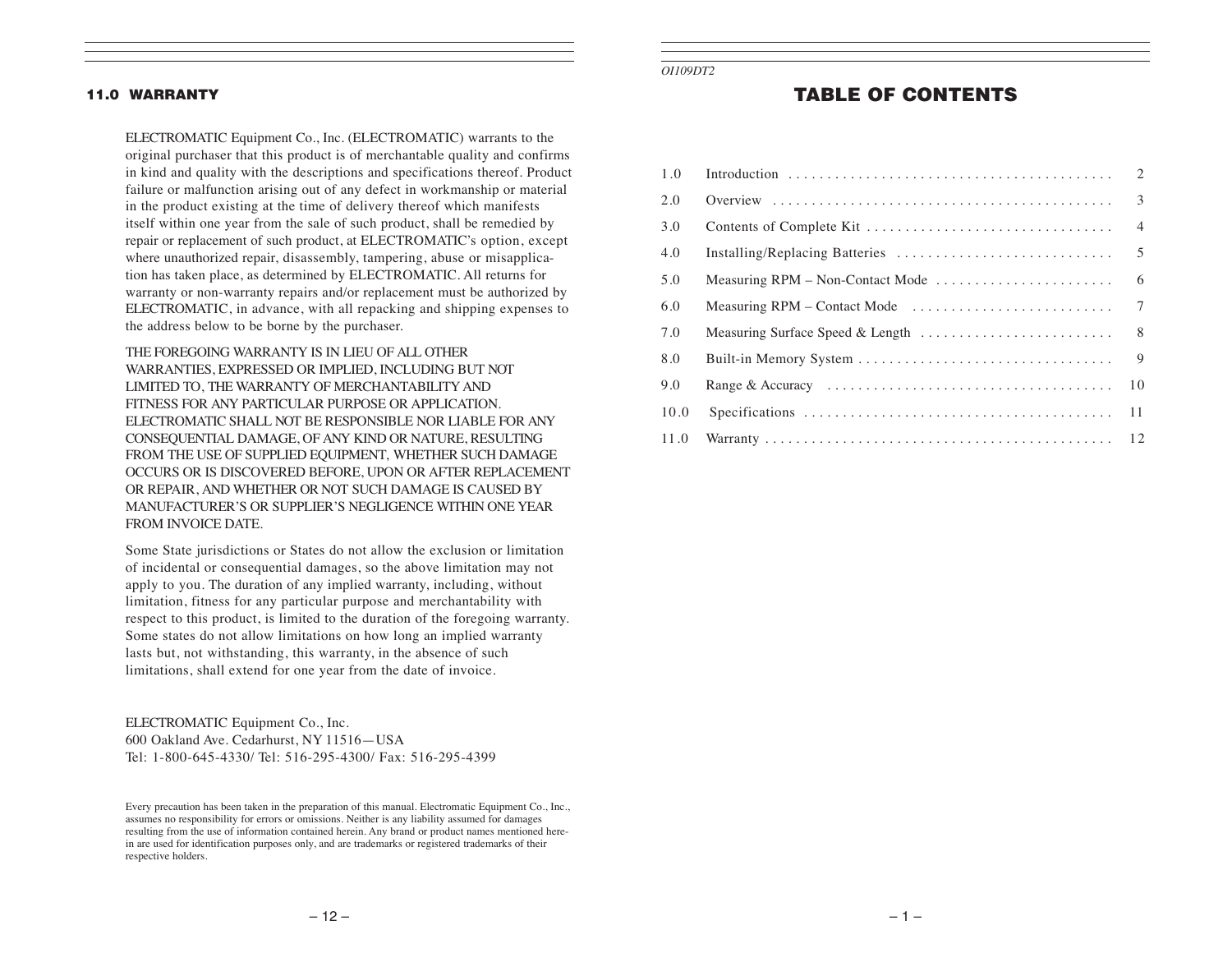#### 1.0 INTRODUCTION

The DT-205LR, DT-207LR, DT-205LR-12 abd DT-207LR-12 Hand-Held Digital Tachometers are combination models designed for Contact as well as Non-Contact operation. They employ a precise Optical Laser System that permits measurement of RPM from up to 14 feet away when operating in the Non-Contact mode and is supplied with a Screw-In Contact Adapter (p/n: DT-ADP-200LR) for measuring RPM, Surface Speed & Length in the Contact operating mode. Rotational speed is displayed in RPM units (revolutions per minute) while the surface speed and length can be displayed in a variety of user-selected engineering units.

When operating in the Non-Contact mode a small piece of reflective tape must be affixed to the rotating shaft or other rotating element. Refer to Operating Procedure









**! Do not point the laser beam into eyes as permanent damager could resul**<sup>t</sup> .

#### 10.0 SPECIFICATIONS

| <b>Models</b>                     | DT-205LR (LCD version)<br>DT-207LR (LED version)<br>DT-205LR-12 (LCD version)<br>DT-207LR-12 (LED version)     |
|-----------------------------------|----------------------------------------------------------------------------------------------------------------|
| <b>Measuring Range</b>            | Non-Contact: 6 to 99,999 rpm<br>Contact: 0.8 to 25,000 rpm                                                     |
| Accuracy                          | 6 to 8,299 rpm: ±1 rpm<br>8,300 to 24,999 rpm: ±2 rpm<br>25,000 to 99,999 rpm: ±0.006% rpm                     |
| <b>Display</b>                    | DT-205LR (LCD MODEL)<br>5 digit 0.47" (12mm) high LCD<br>DT-207LR (LED MODEL)<br>5 digit 0.4" (10mm) high LED  |
| <b>Measuring Units</b>            |                                                                                                                |
| per Minute<br><b>Total Length</b> | Revolutions, Meters, Yards, Feet, Inches<br>Meters, Yards, Feet, Inches                                        |
| <b>Measuring Distance</b>         | 14 feet $(5.2 \, m)$ maximum                                                                                   |
| <b>Detection</b>                  | Laser Diode, Class II                                                                                          |
| <b>Memory</b>                     | 13 readings are stored in memory and<br>retained for 5 minutes (last, max., min.,<br>and 10 measurements)      |
| <b>Over-Range Indicator</b>       | Flashing numerals                                                                                              |
| <b>Update Time</b>                | 1 second (typical)                                                                                             |
| <b>Batteries</b>                  | $2(1.5 \text{ VAA})$                                                                                           |
| <b>Battery Life</b>               | DT-205LR: Approx 40 hrs<br>DT-207LR: Approx 25 hrs<br>DT-205LR-12: Approx 40 hrs<br>DT-207LR-12: Approx 25 hrs |
| <b>Operating Temp</b>             | 32° to 113° F (0 to 45° C)                                                                                     |
| <b>Construction</b>               | Die-cast aluminum housing                                                                                      |
| Weight                            | 0.8 pounds $(365 \text{ grams})$                                                                               |
| <b>Dimensions</b>                 | $6.6"$ L x 2.4" W x 1.8" H<br>$(167mm \times 61mm \times 45.7mm)$                                              |
| <b>Warranty</b>                   | 1 year                                                                                                         |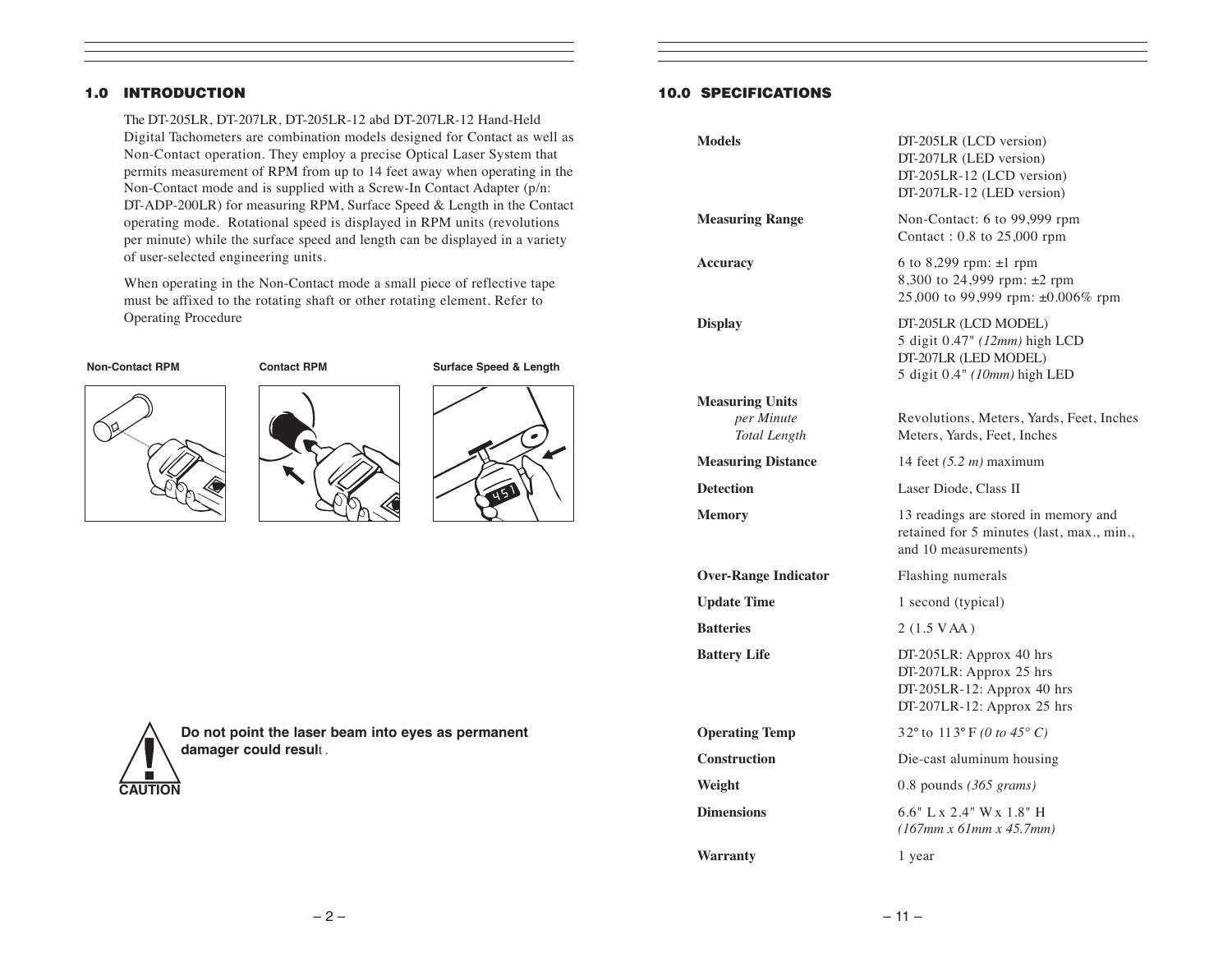#### 9.0 RANGE AND ACCURACY

| <b>Model</b>                         |                                                             | <b>All Models</b>                                                                  |                             |  |
|--------------------------------------|-------------------------------------------------------------|------------------------------------------------------------------------------------|-----------------------------|--|
| <b>R:</b> Revolutions                | <b>Single Range</b>                                         | <b>Accuracy</b>                                                                    | <b>Resolution</b>           |  |
| <b>Non-Contact RPM</b><br>(rev/min0) | $6 - 8,300$<br>$8,300 - 25,000$<br>$25,000 - 99,999$        | $\pm 1$<br>$+2$<br>$\pm 0.006\%$ of reading $\pm 1$ digit<br>(or $\pm 6$ RPM max.) | 1                           |  |
| Contact RMP (rev./min.)              | $0.8 - 9.999.9$<br>$10,000 - 25,000$                        | ±0.6%<br>$\pm 0.006\%$ of reading $\pm 1$ digit<br>(or $\pm 2$ RPM max.)           | 0.1<br>$\mathbf{1}$         |  |
| <b>F: Feet</b>                       | <b>Single Range</b>                                         | <b>Accuracy</b>                                                                    | <b>Resolution</b>           |  |
| F/M (feet/min.)                      | $0.4 - 9.999.9$<br>$10,000 - 12,500$                        | ±0.6%<br>$\pm 1$                                                                   | 0.1<br>$\mathbf{1}$         |  |
| FT (feet)                            | $0.10 - 999.99$<br>$1,000 - 9,999.9$<br>$10,000 - 99,999$   |                                                                                    | 0.01<br>0.1<br>$\mathbf{1}$ |  |
| <b>Y:Yards</b>                       | <b>Single Range</b>                                         | <b>Accuracy</b>                                                                    | <b>Resolution</b>           |  |
| Y/M (yards/min)                      | $0.13 - 999.99$<br>$1,000.0 - 4,167.0$                      | $\pm 0.06$<br>$\pm 0.3$                                                            | 0.01<br>0.1                 |  |
| Y/Rd (length)                        | $0.02 - 999.99$<br>$1,000.0 - 9,999.9$<br>$10,000 - 99,999$ |                                                                                    | 0.01<br>0.1<br>$\mathbf{1}$ |  |
| <b>I:Inches</b>                      | <b>Single Range</b>                                         | <b>Accuracy</b>                                                                    | <b>Resolution</b>           |  |
| I/M (inches/min.)                    | $5 - 99.999$                                                | $\pm 0.006\%$ of reading $\pm 1$ digit<br>(or $\pm 6$ RPM max.)                    | 1                           |  |
| IN (length)                          | $1.0 - 9.999.9$<br>$10,000 - 99,999$                        |                                                                                    | 0.1<br>$\mathbf{1}$         |  |
| m: Meters                            | <b>Single Range</b>                                         | <b>Accuracy</b>                                                                    | <b>Resolution</b>           |  |
| m/M (meters/min.)                    | $0.11 - 999.99$<br>$1.000.0 - 3.810.0$                      | $\pm 0.06$<br>$\pm 3$                                                              | 0.01<br>0.1                 |  |
| m (length)                           | $0.02 - 999.99$<br>$1,000.0 - 9,999.9$<br>$10,000 - 99,999$ |                                                                                    | 0.01<br>0.1<br>$\mathbf{1}$ |  |

**Note:** When using the 6" master wheel, accuracy can be affected as much as 0.3% of reading



Although the tachomerter alone is able to achieve the above ranges, the master wheel has a maximum speed limitation of 5,000 FPM (for safety reasons)

#### 2.0 OVERVIEW

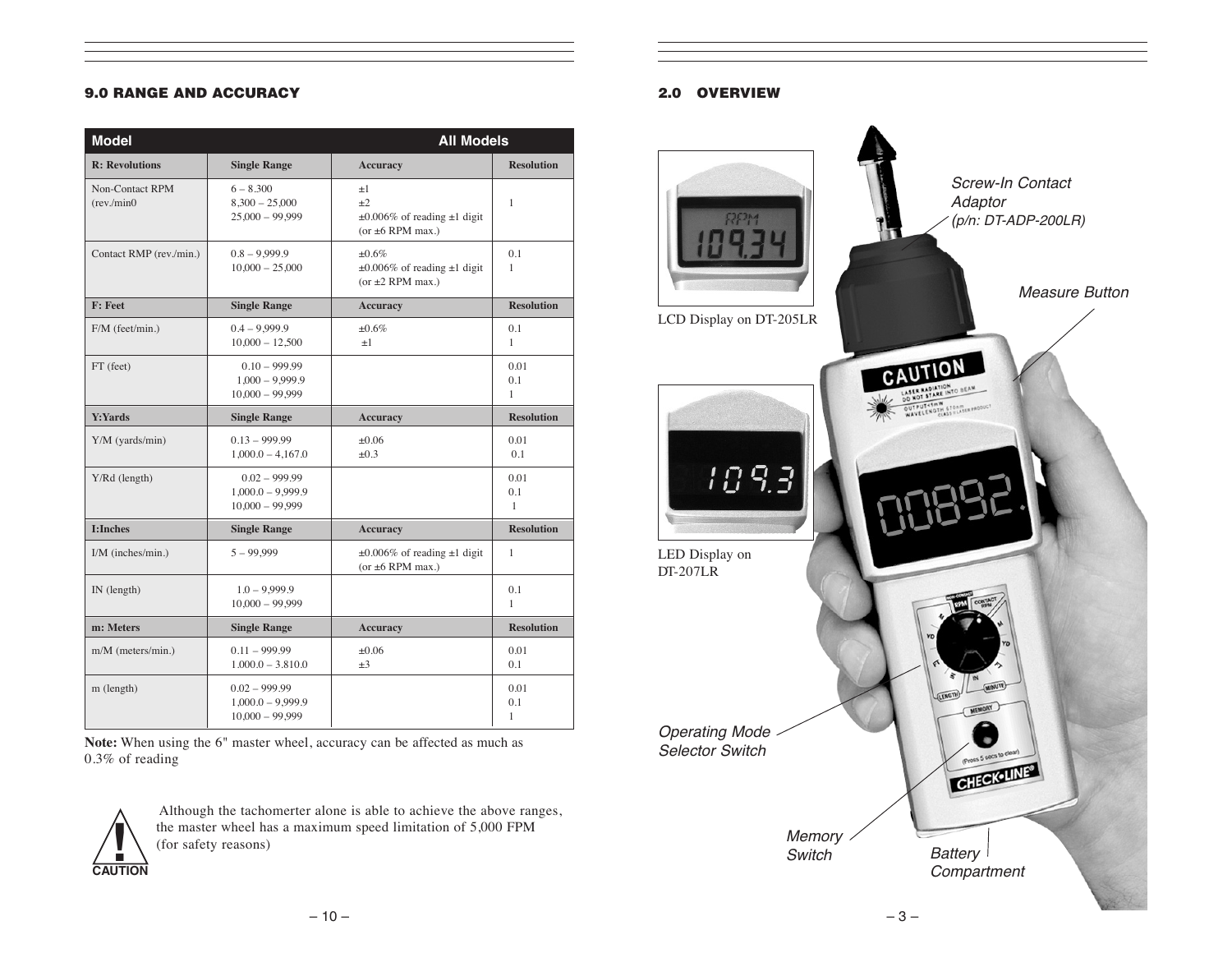#### 3.0 CONTENTS OF COMPLETE KIT



- A. Tachometer
- B. 6-inch Suface Speed Wheel (modelsDT-205LR,DT207LR) 12-inch Suface Speed Wheel (modelsDT-205LR-12,DT207LR-12)
- C. Batteries (2 pcs. x AA)
- D. Cone Tip Adapter
- E. Screw-In Contact Adaptor (DT-ADP-200LR)
- F. Reflective Tape
- G. Carrying Case

#### Not shown — Instruction manual stored behind foam

#### 8.0 BUILT-IN MEMORY SYSTEM

The DT-205LR, DT-207LR,DT-205LR-12 and DT-207LR-12 include an automatic built-in memory system capable of storing the Last, Maximum and Minimum readings for recall to the display. These values are stored automatically and there is no need to press any buttons to store data.

#### **Note:**

- When utilizing the Length Measurement functions, only the Last reading is retained in the display.
- The stored data will be deleted when the Tachometer automatically powers off.

#### **Recall Stored Readings**

To recall stored readings to the display, press the Memory Switch. A stored value will alternately flash on the display along with the memory location number  $(1, 2$  ...10).

#### **Clearing Stored Readings (Memory Clearing)**

To clear the memory (for all functions), press the memory switch for approximately 5 seconds until the display shows "CCCCCC." Next, press the white Power switch or Memory switch. This resets the tachometer for use.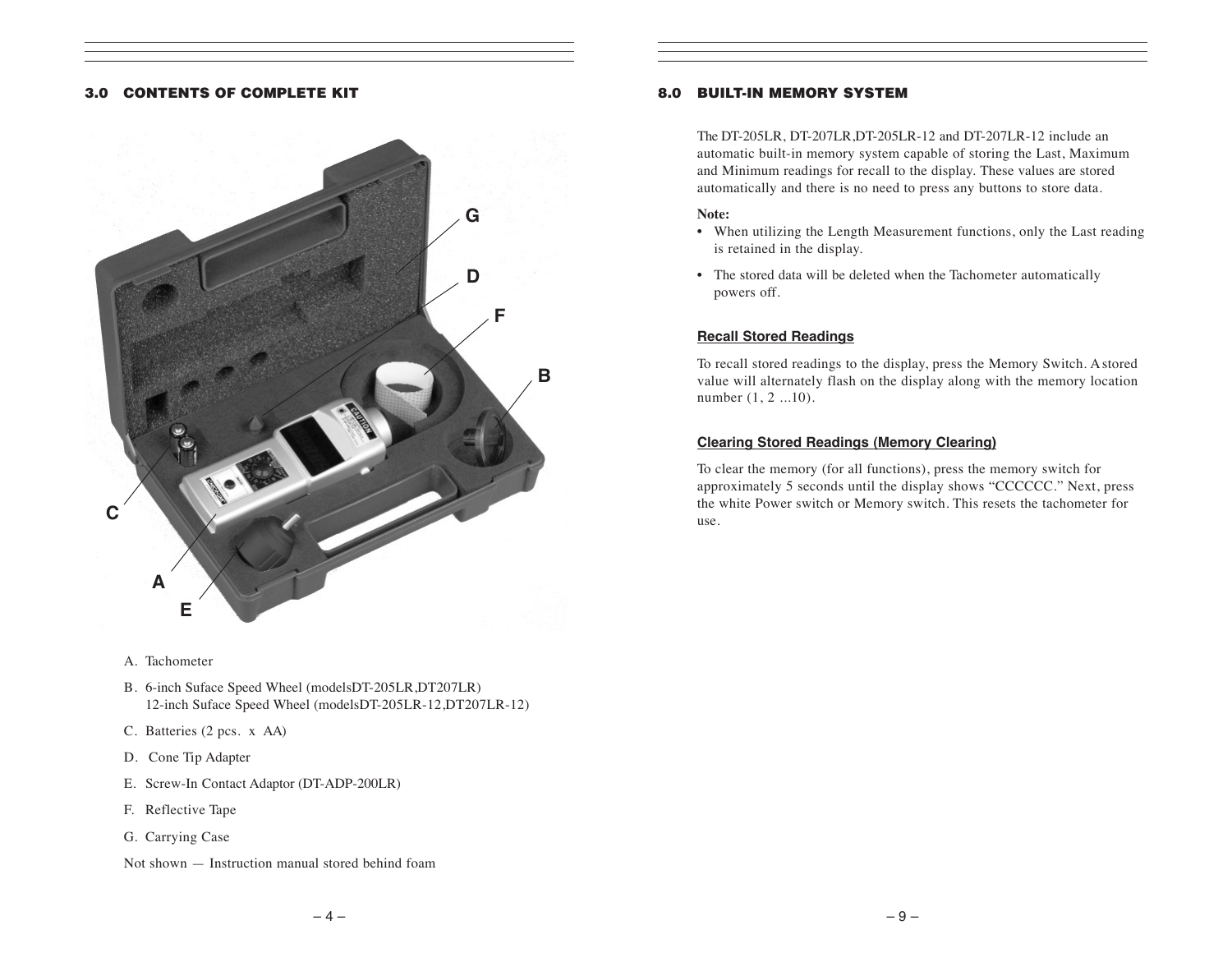#### 7.0 MEASURING SURFACE SPEED & LENGTH

1. Select the Surface Speed Wheel and carefully place it on the shaft of the Screw-in Contact Adapter making sure to align the pin on the shaft with the slot on the wheel.

**Warnings***:* The *Shaft Extension Accessory* should not be used with the *Surface Speed Wheel.*



2. Rotate the O*perating Mode Selector Switch* to the desired unit of measure for surface speed or length.

> *Select Desired Unit Of Measure For Surface Speed or Length*



3. Position the wheel carefully on the moving surface. Apply enough pressure to eliminate any slip.



- 4. Press and hold the white *Measure Button* located on the right side of the Tachometer.
- 5. The display will update approximately 1 time per second and show the measured surface speed or length in the units selected in the *Operating Mode Selector Switch.*
- 6. Release the *Measure Button* prior to removing the Tachometer from the rotating shaft. The last reading will be retained on the display.

Readings will be retained in memory for 5 minutes. This time can be extended indefinitely by re-pressing the *Memory Switch* within each five minute period.

#### 4.0 INSTALLING/REPLACING BATTERIES

1. Loosen the two black screws at the bottom edge of thetachometer using a slotted screwdriver or coin.



- 2. Remove the battery compartment cover plate exposing the battery sleeve.
- 3. Insert the AA batteries observing the proper battery polarity indicated on a label inside the battery compartment



**Note:** The DT-205LR, DT-207LR, DT-205LR-12 and DT-207LR-12 are designed to automatically power off after five (5) minutes of "non-use" to conserve battery power.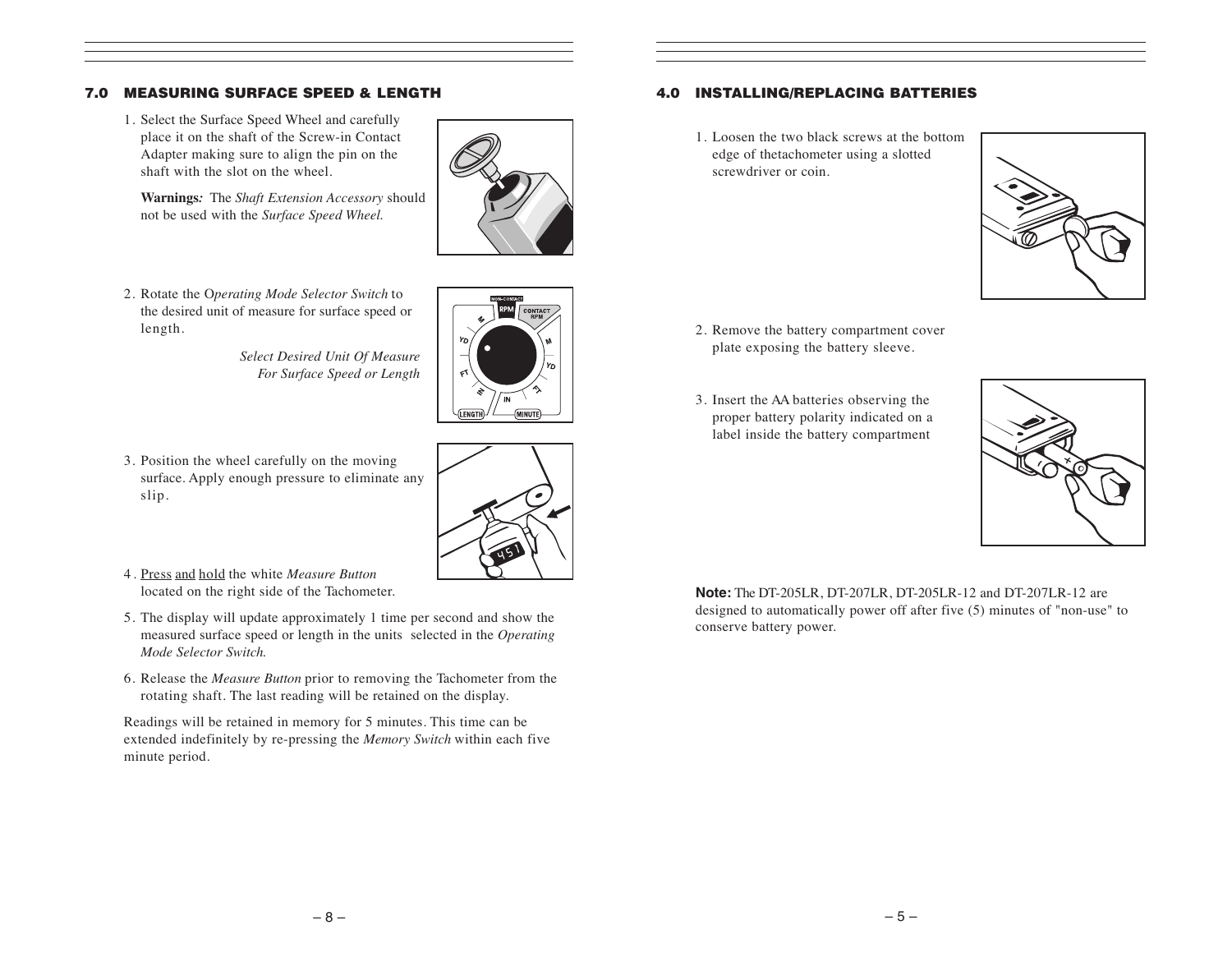#### 5.0 MEASURING RPM - Non-Contact Mode

1. Place a small piece of Reflective Tape (included) on the shaft or rotating element (disc, pulley, etc.).

#### **Notes On Measurements:**

- If the rotating element is highly reflective, it may be necessary to paint it a darker color in order to ensure reliable results.
- If the sensing distance to the object is less than 5 inches *(127 mm)*, Reflective Tabs (optionally available) should be used instead of the Reflective Tape included with the instrument.
- 2. Aim the Tachometer at the target (Reflective Tape) keeping the Tachometer at least 5" *(127 mm)* but nO more than 14 Feet *(4.3 meters)* away from the reflective target.



3. Press and hold the Measure Button for several seconds to observe the display as it changes in accordance with the speed of the shaft or rotating element As soon as the laser beam hits the target, the Tachometer will begin displaying speed measurements.

If the laser beam is properly aligned with the target, an "on target" indicator will be shown on the display.

> DT-205LR: "RPM" Indicator flashes on and off DT-207LR: "Red Dot" flashes on and off

DT-205LR-12: "RPM" Indicator flashes on and off DT-207LR-12: Red Dot" flashes on and off

If the above indicators are not flashing, then the beam is not correctly aligned with the reflective tape.

4. Release the Measure Button prior to removing the Tachometer from the rotating shaft. The last reading will be retained on the display.

Readings will be retained in memory for 5 minutes. This time can be extended indefinitely by re-pressing the Memory Switch within each five minute period.

#### 6.0 MEASURING RPM— Contact Mode

1. Screw in the Contact Adapter (DT-ADP-200LR) on to the front of the unit.



2. Select either the Cone Tip Adapter or the Funnel Tip Adapter and carefully place it on the shaft of the Screw-in Contact Adapter making sure to align the pin on the shaft with the slot on the adapter.

**Note:** The shaft extension accessory can be used to help reach the end of the shaft, however, under no circumstances should this extension be used with the Surface Speed Wheel.





- 3. Rotate the Operating Mode Selector Switch to Contact RPM.
- 4. Position the tip carefully on the end rotating shaft insuring that it is positioned in the center of the shaft.Apply enough pressure to eliminate slip.



- 5. Press and hold the white Measure Button located on the right side of the Tachometer.
- 6. The display will update approximately 1 time per second and show the measured rotational speed in RPM.
- 7. Release the Measure Button prior to removing the Tachometer from the rotating shaft. The last reading will be retained on the display.

Readings will be retained in memory for 5 minutes. This time can be extended indefinitely by re-pressing the Memory Switch within each five minute period.